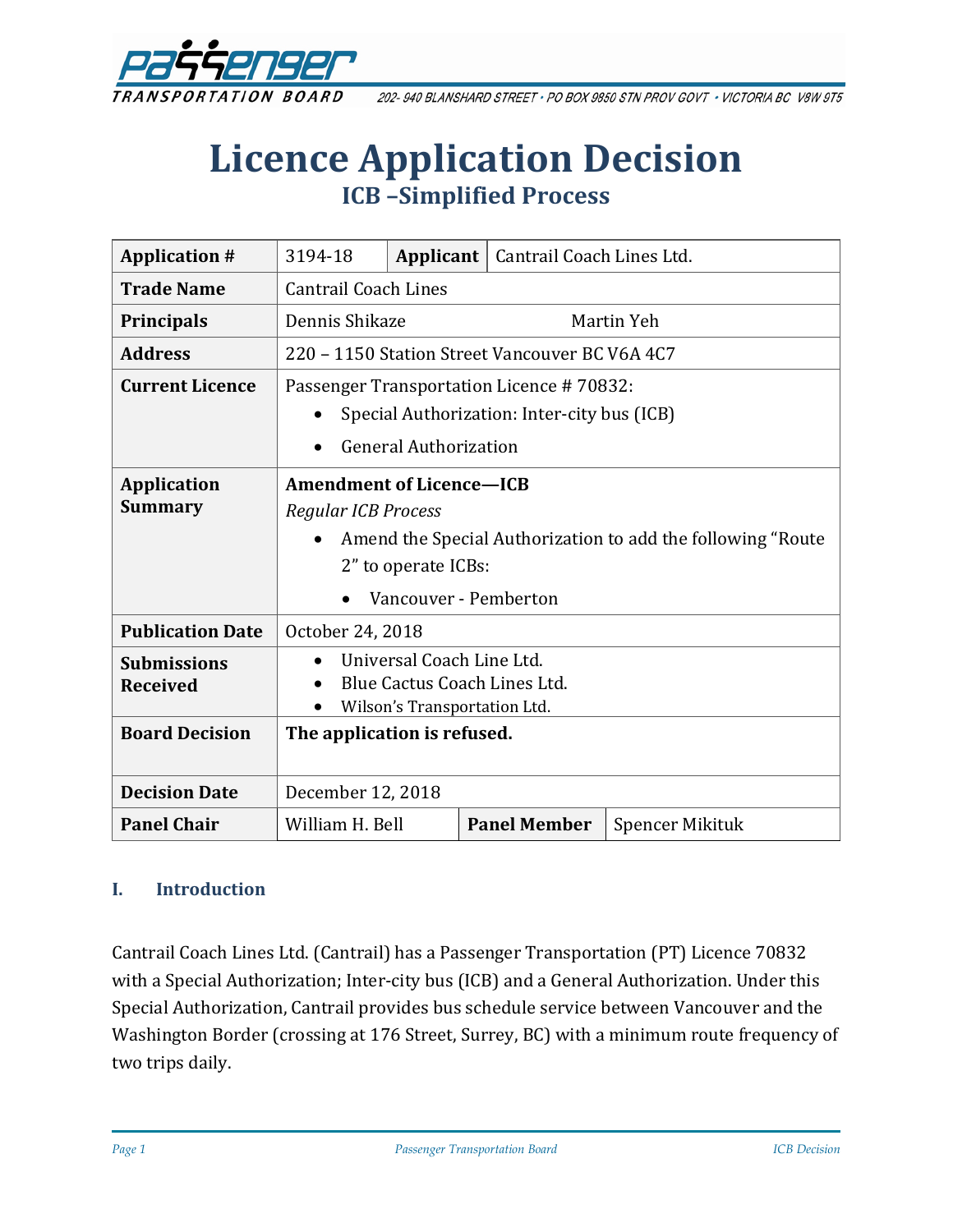In July 2018, Greyhound Transportation Canada ULC issued a news release stating that, as of October 31, 2018, it will stop providing bus service in Western Canada. Subsequently, Cantrail applied to amend its Special Authorization licence to add the following ICB route:

Route 2: Vancouver-Pemberton

Greyhound Canada's service withdrawal includes services under Route S1 of its licence from Vancouver to Pemberton. Other ICB operators provide service on this route therefore, we are processing this application under the regular application process, not the simplified process.

## *Proposed Route*

Cantrail Coach Lines Ltd. proposes Route 2 (Vancouver - Pemberton) as a service with a minimum route frequency of two round trips daily with stops at West Vancouver, Squamish and Whistler. Route 2 is shown in the map below.

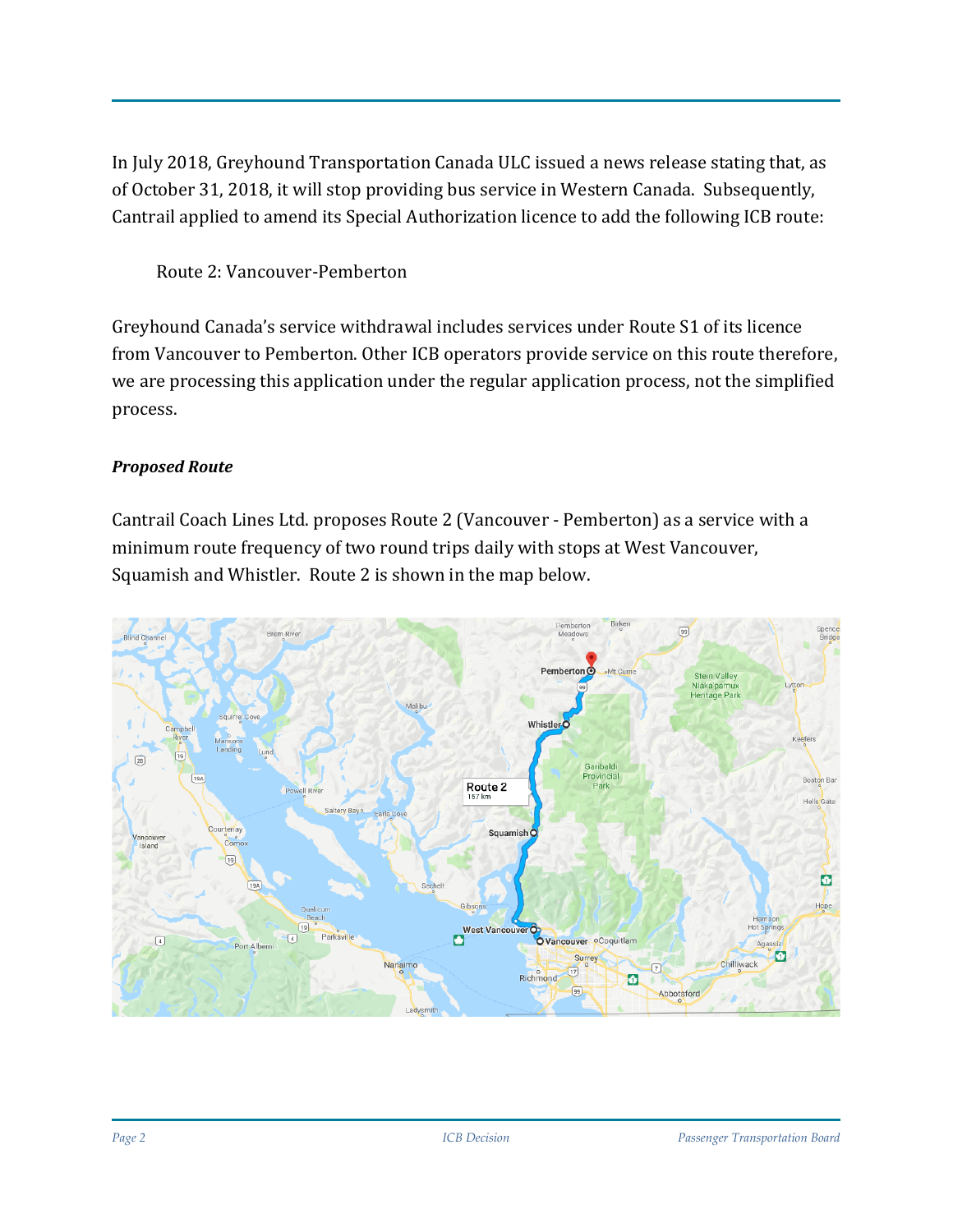## **II. Jurisdiction and Proceedings**

This application is made under the *Passenger Transportation Act* (the "PT Act"). The PT Act regulates the licensing and operation of commercial passenger transportation vehicles in B.C.

Under the PT Act, the Passenger Transportation Board (the "Board") makes decisions on applications for inter-city buses. The Board has authority to consider and approve applications for new licences as well as applications from existing licensees to change routes and minimum service levels.

The PT Act requires the Board to consider public need, applicant fitness and sound economic conditions in the passenger transportation industry before deciding whether to approve an application, in whole or in part, or to refuse an application.

The Act also allows the Board to, among other things:

- conduct proceedings together [section 14]
- accept evidence and information that it considers relevant, necessary, and appropriate, whether or not the information would be admissible in a court of law [Section 15]
- conduct written, electronic or oral hearings, or any combination of them, as the Board, in its sole discretion, considers appropriate [Section 17]
- require further information from an applicant  $[Section 27(1)(b)]$
- conduct an investigation into any matter related to an application [Section] 27(3)(b)]

Section 26(2) of the PT Act requires the Board to publish the fact and nature of applications, and section 27(3) requires the Board to consider applications and any written submissions it receives as a result of publication. Section 27(5) says that people who make submissions are not entitled to disclosure of further information, unless the Board orders otherwise.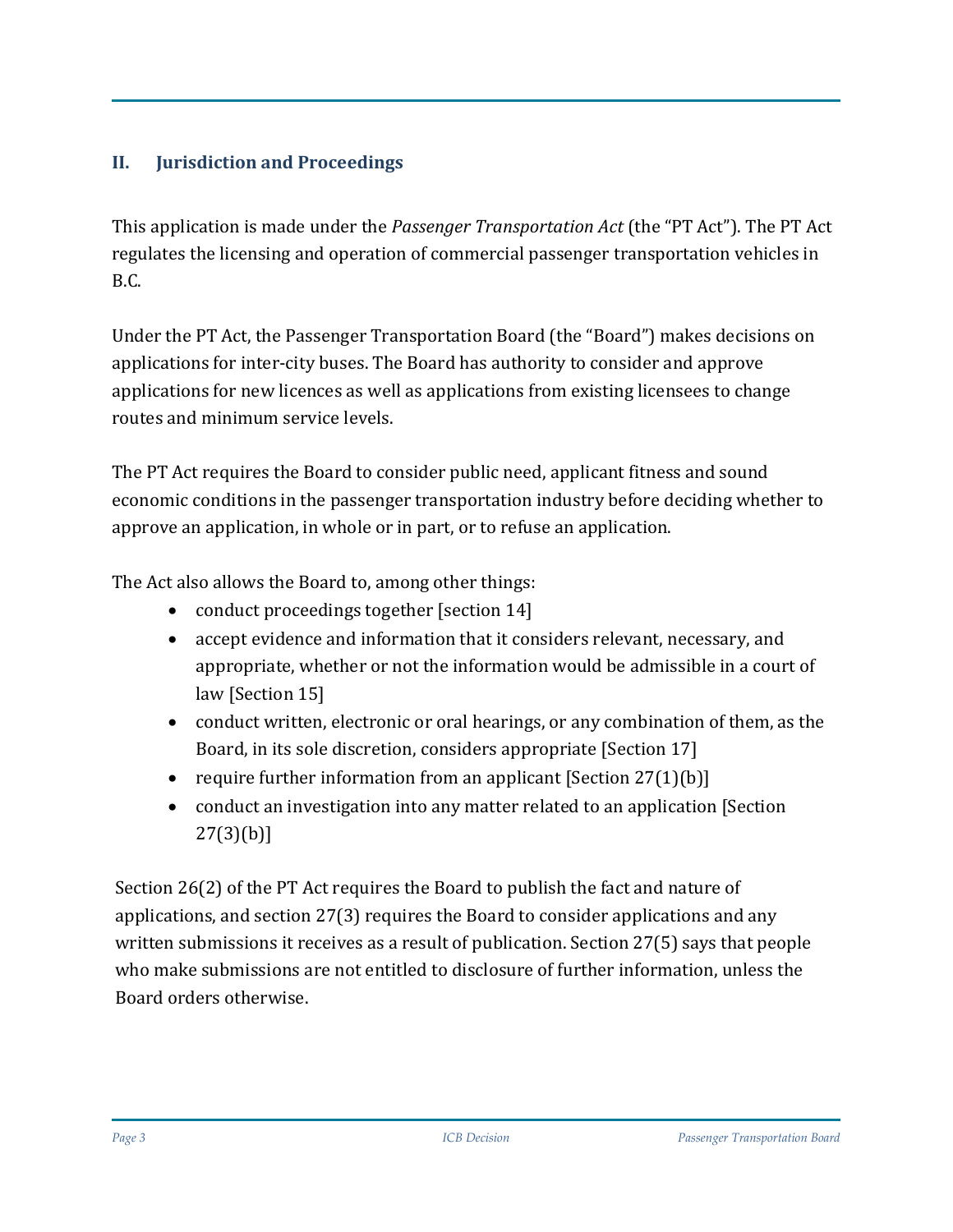We are conducting this application by way of a written hearing.

#### **III. Background**

Cantrail and its predecessors have worked with Amtrak (National Railroad Passenger Corporation) since 1992. The two companies are partners in providing Amtrak Thruway motorcoach service between Seattle, Washington and Vancouver, B.C. Cantrail operates the service and Amtrak sells tickets through its website, reservation call centres and at Amtrak and VIA Rail stations.

The bus service primarily extends Amtrak's rail network to cities and rural communities that Amtrak trains do not directly service. In the Cascade Corridor, sponsored in part by the States of Washington and Oregon, Cantrail's daily motorcoach schedules increase service frequency above the 4 daily train services serving Vancouver.

The company operates mostly 56 passenger coaches and 24 passenger mini buses, depending on passenger demand.

The applicant submitted requisite forms.

## **IV. Application Rationale, Submissions and Responses**

## *(a) Rationale for Application*

The following text was provided by the applicant:

- *Cantrail Coach Lines, under a partnership agreement with Amtrak, has been providing the Seattle to Vancouver scheduled bus service for over 25 years. In the past three years, Cantrail's Vancouver to Seattle ridership has been increasing in excess of 15% per year.*
- *In replacing Greyhound, Cantrail believes that there exists an opportunity to expand its scheduled bus service from Seattle to Vancouver, and then to Whistler and Pemberton.*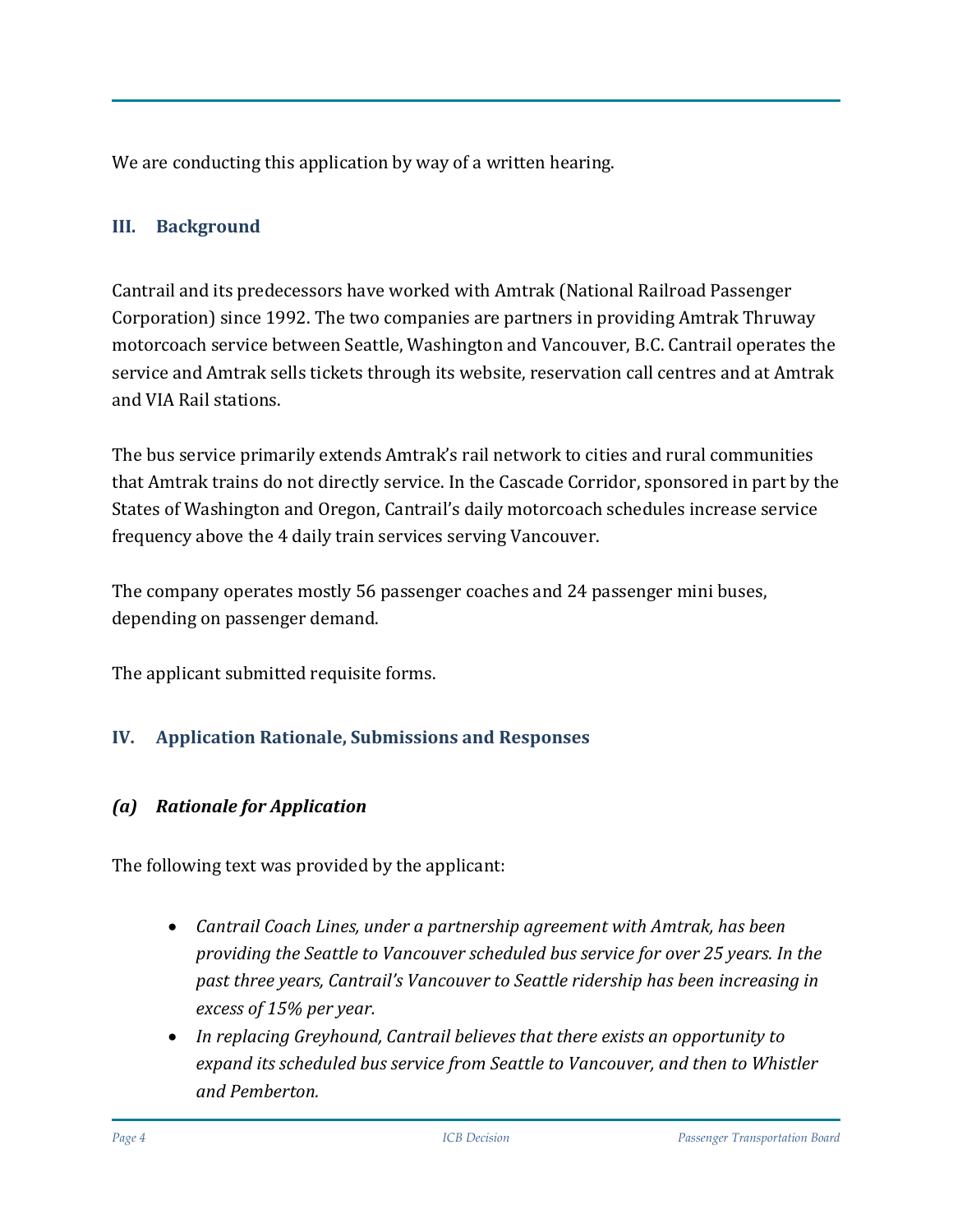- *Cantrail is considering incorporating a 'variable pricing strategy' for the above noted service, based on whether the service is a commuting service for locals or part of a tourist activity.*
- *Ridebooker, an online booking company based in Whistler will provide Cantrail with ridership bookings between Seattle, Vancouver, Whistler, and Pemberton.*
- *Cantrail Coach, in collaboration with Whistler Connection Tour and Travel, is considering providing door to door service in Whistler, and between Whistler and Pemberton.*

#### *(b) Submissions & Applicant's Response*

The Board received three opposing submissions to the application from Universal Coach Line Ltd. (Universal), Blue Cactus Coach Lines Ltd. (dba Snowbus) and Wilson's Transportation Ltd. (Wilson's). None of the submissions raised issues regarding fitness. Submissions, and the applicant's responses, focus on public need and sound economic conditions, as summarized below.

#### *Public Need Submissions*

- Amtrak does not offer service between Seattle and Whistler-Pemberton, and it cannot be inferred that any of the applicant's current ridership is evidence of a market for Whistler-Pemberton.
- Wilson's states that it received approval to operate on the Whistler corridor to replace the void left by Greyhound based on conditions at the time. Wilson's will be operating three trips per day in each direction, increasing to five per day over the Christmas season. Further, Whistler Connection shares common ownership with PCL and Cantrail and have authority to operate General Passenger Vehicles on the corridor from Vancouver to Pemberton.
- Cantrail's argument for connecting passengers from Seattle to Whistler would be through Pacific Central Station which is where Wilson's operates out of, and the option to connect exists and has been made available to Cantrail.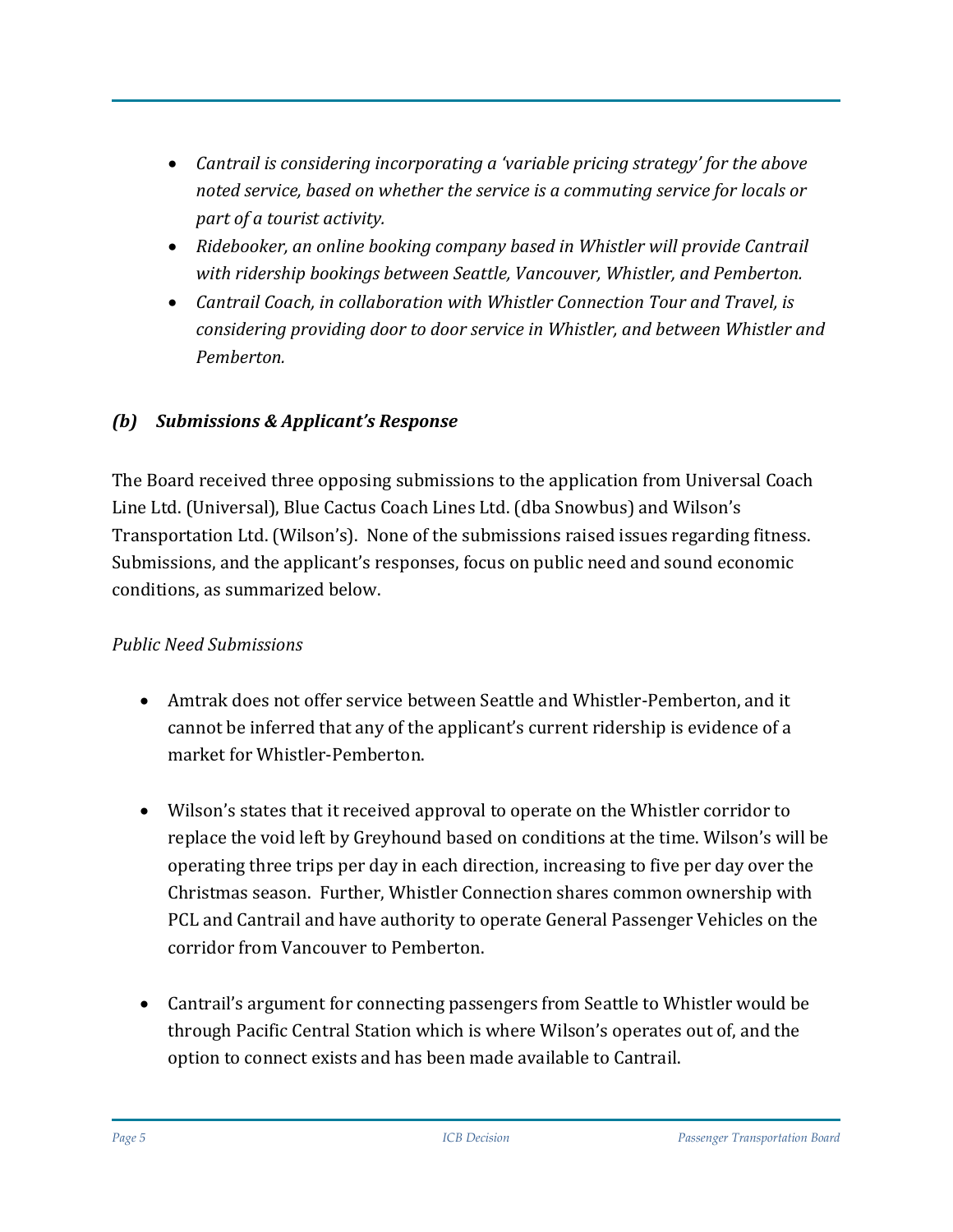- Any market vacated by Greyhound is accommodated by existing Special Authorization operations (inter-city buses and passenger directed vehicles) and General Authorization (GA) providers including Cantrail's sister company Whistler Connection as well as many other licensed passenger directed and "gray-market" options currently serving the corridor. There is no public need as the Sea-to-Sky corridor is currently saturated with operators of all types. Any new customer base that Cantrail/PCL may bring from its Seattle route can easily be serviced by existing ICBs.
- There is no evidence from Cantrail to support its rationale that there exists an opportunity to expand its scheduled bus service from Seattle to Vancouver, and then to Whistler and Pemberton.
- BC Transit offers three round trips daily between Pemberton and Whistler. The service is inexpensive and subsidized for regular commuters, and there is no evidence to support a new market willing to pay more for the luxury-type coaches operated by Cantrail. The B.C. Government and the Resort Municipality of Whistler have stated that commuter services will be provided along the entire corridor by 2019.
- Cantrail's "variable -pricing" model to differentiate the tourist and commuter markets will undercut existing ICB operators. Regardless of whether pricing is fixed or variable, it does not change the absence of need for additional ICB carriers on the route.
- A moratorium for new routes on the corridor should be implemented to allow time to evaluate whether current operator capacity meets the public need.

#### *Public Need Response by Cantrail*

• Wilson's application was published as a daily round trip service only between Vancouver and Whistler, and not as three to five trips as it described. Cantrail is considering increasing its Summer service by two to three round trips per day.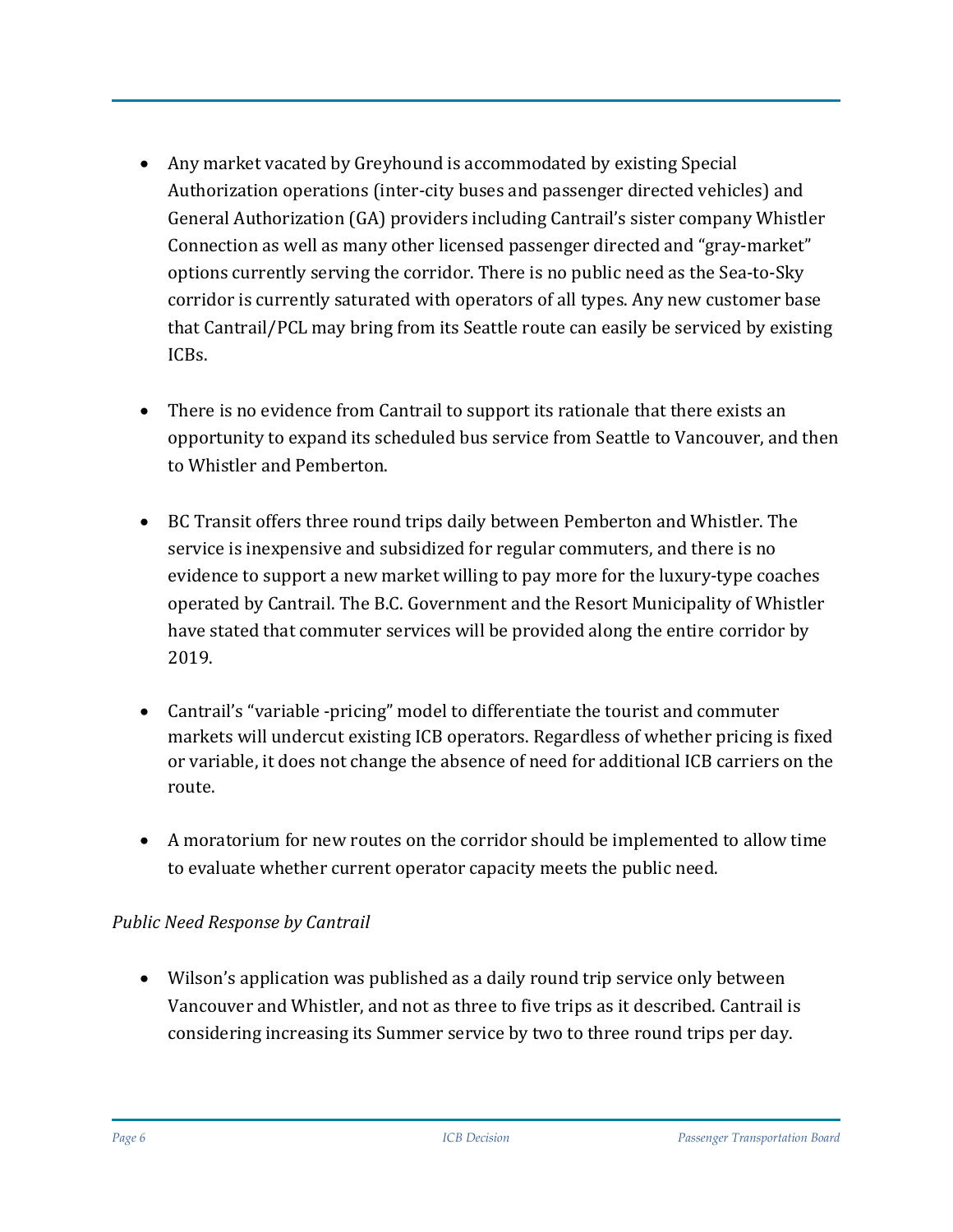- Greyhound Canada provided a local commuter service only with a minimum of five round trips daily with no assigned seats on a first come, first served basis. This translates into 35 guaranteed round trips weekly. The scheduled service included pick and drop off points in Vancouver, Squamish, Whistler and Pemberton. Wilson's has received authorization to operate a daily minimum of one roundtrip between Vancouver and Whistler, not Pemberton. This service, including a recent application from Snowbus (2413-18), to reduce its minimum frequency service in both the winter and summer season represents a 70% reduction in ski season service and a 77% reduction in non-ski summer season service. Wilson's service may not be adequate to fulfill the Vancouver-Whistler-Pemberton coach service void left by Greyhound Canada. Cantrail has applied to provide a coach service with a daily minimum of two round trips from Vancouver to Whistler and Pemberton.
- The Cantrail target market is the more affluent senior market and not the day tripper, BC Transit services would not be an option for this market.
- Whistler Connection will only provide "taxi like service" using Mercedes Sprinters in the Village of Whistler and not between Vancouver to Whistler. Cantrail will provide coach service between Vancouver and Pemberton, but not within the Village of Whistler which is not coach friendly.
- As a connecting service with the US-based Greyhound Line's passengers via Seattle, Wilson's is dependent on Greyhound Lines to market the service, sell tickets and collect cash. Further, the Greyhound Lines US Interline service ends at Pacific Central Station each day at a time that requires the start of winter trips to Whistler after 6pm which is not adequate as a connecting service. The Amtrak/Cantrail service from Seattle to Vancouver arrives daily at times more conducive to travel onward on the Sea to Sky corridor.
- Unlike the Wilson's/Greyhound Lines arrangement, the Cantrail/Amtrak partnership caters to the more mature summer vacationers.
- Cantrail will be incorporating a "Variable Pricing "model to charge non-residents of BC a premium price compared to local residents. It believes that a "public need" exists to provide reasonably priced transportation service to locals traveling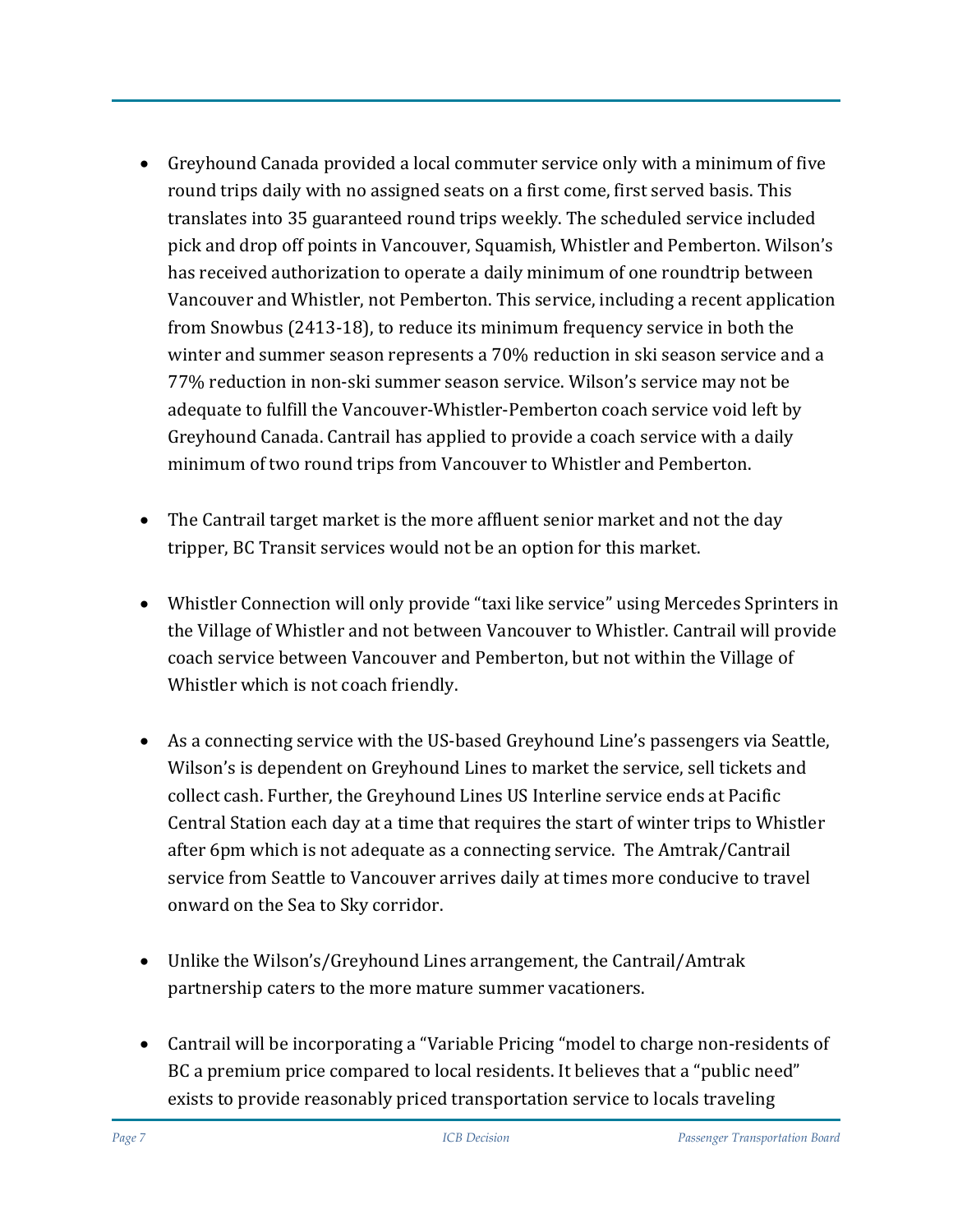between Whistler and Pemberton, a service it will provide for the many workers who live in Pemberton and work in Whistler.

• The Whistler-Blackcomb Ski resort has been the top rated ski resort destination in North America and "is more than a ski town" (according to *Seattle Magazine*) with both winter and summer activities. According to the Mayor of Whistler in a CBC interview on October 6, 2017, the Summer months have become busier than the ski season with 60% of tourists arriving in Summer compared to 40% in winter. Greater Seattle with a population of 3.6 million is a market ready for Whistler. The Conference Board of Canada states that BC will lead the country in economic growth driven by tourism as the result of the low Canadian dollar and solid American, European and Asian demand.

#### *Sound Economic Conditions Submissions*

- Cantrail seeks an alternative way to operate ICBs on the Sea-to-Sky corridor in response to the recent loss of the YVR concession by Cantrail's corporately related company, Pacific Coach Lines Ltd (PCL). ontrary to the promotion of sound economic conditions, approving Cantrail would perpetuate the decade-long dominance on the Sea-to-Sky corridor by three corporately related companies. Of these, two licensees operate ICBs (Cantrail and PCL) and one operates passenger directed vehicles (Whistler Connection). The three companies benefit from a strong partnership with Ridebooker and its client lists, booking software and services.
- Approving the Cantrail application puts the application in direct competition with the new Universal service and duplicates the service.
- Ridebooker has been offering transportation booking options from Seattle to Whistler for several years with existing service providers and does not warrant additional carriers to operate this corridor. Wilson's and Ridebooker have an agreement in principle, on a preferred carrier basis to fulfil ridership requirements to Whistler.
- Approval of the Cantrail application would lead to them undercutting the local and tourist transport services in a destructive manner.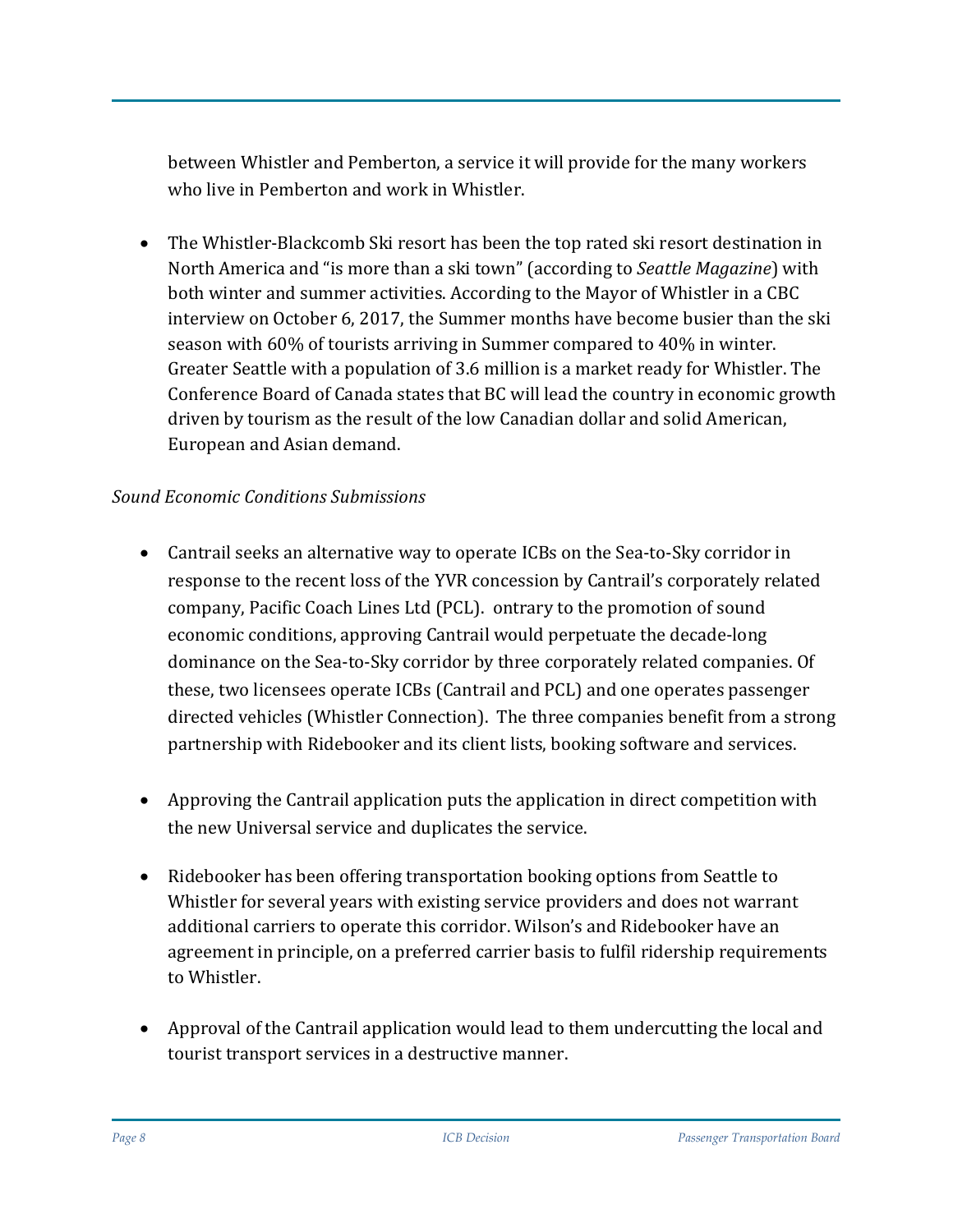## *Sound Economic Conditions Response by Cantrail*

- Cantrail has no influence on the YVR contract. Its market is from Seattle to Vancouver to Whistler and then Pemberton, and does not conflict with Universal's licence to operate between YVR, Vancouver and Whistler.
- Cantrails' bookings and dispatching services are performed by Amtrak. Ridebooker's services will only be complementary to Amtrak's online booking and logistic service.

The Board gives more weight to submissions that back up claims with facts or details. I have considered the opposing submissions and the applicant's responses in my review of this application.

# **V. Board Mandate**

Section 28(1) of the *Passenger Transportation Act* says that the Board may approve the application, if the Board considers that:

- there is a public need for the service the applicant proposes to provide;
- the applicant is a fit and proper person to provide the service and is capable of providing it; and
- the application, if granted, would promote sound economic conditions in the passenger transportation business in British Columbia.

# **VI. Reasons for the Board's Decision**

# (a) *Is there a public need for the service that the applicant proposes to provide under special authorization?*

The Board expects applicants to show that there is an "unmet" public need for an inter-city bus service on the corridor where you want to provide service. Applicants should give the Board information that is factual and objective. The applicants should not rely on their opinion or general statements to show public need.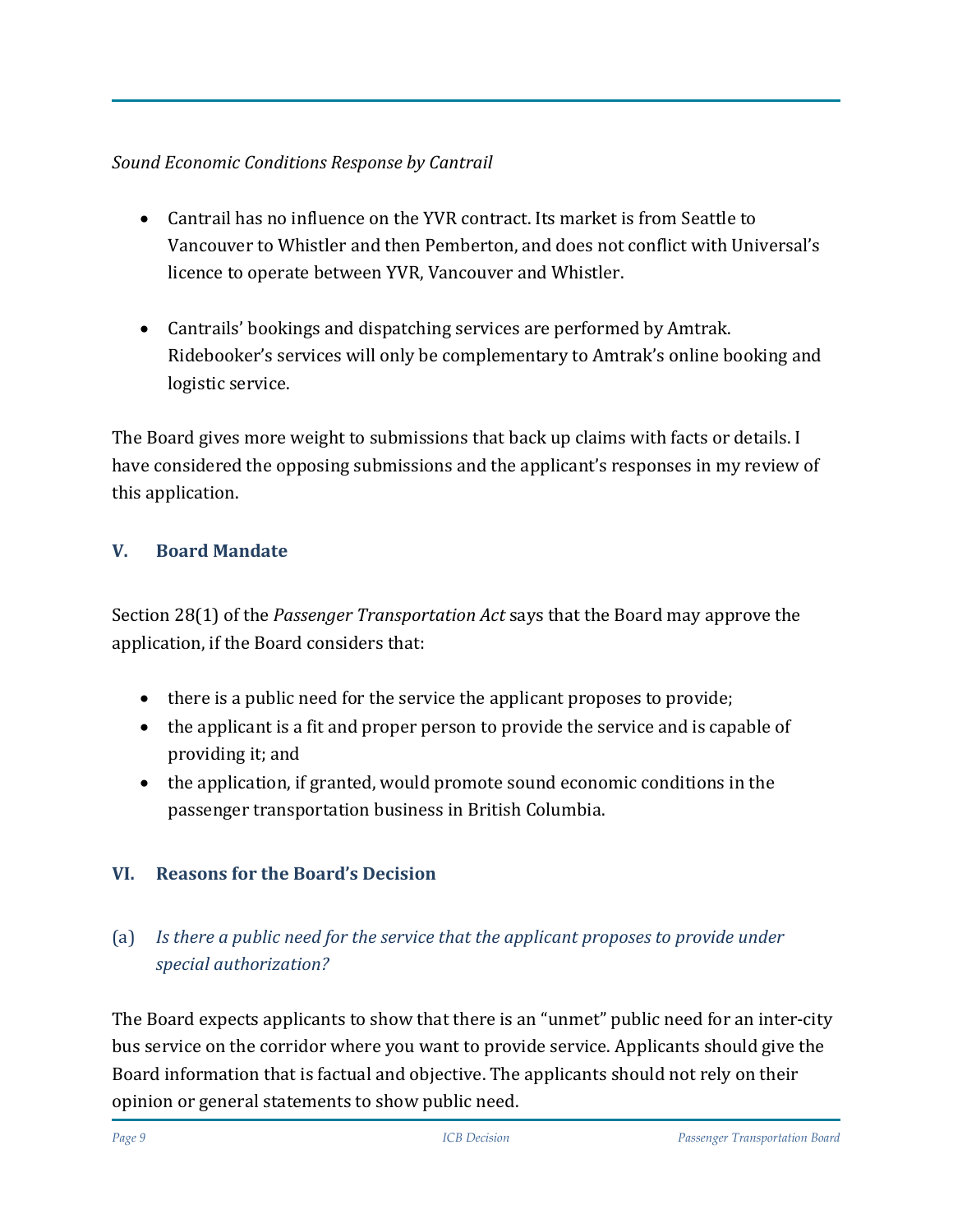The Board finds comments written by potential passengers more useful than form letters or petitions or strings of social media posts. Individually written letters of support show the Board that the writer has thought about the matter and is interested enough to take the time to tell you why he or she supports your application.

Cantrail seeks an amendment to its "Special Authorization (SA): Inter-city Bus" licence to operate a daily round-trip service between Vancouver and Pemberton with stops at West Vancouver, Squamish and Whistler. Its Condensed Operating Plan states that its target market is "*To service not only locals but to also expand to the Greater Seattle market using Cantrail's existing scheduled bus service between Seattle and Vancouver."*

As context respecting public need for additional service, five other ICB operators currently provide service on the corridor:

- **Blue Cactus Coach Lines (dba Snowbus):** Seasonal service (late November to April) with two routes serving passengers who start or end trips in Whistler:
	- o Richmond Whistler with a daily minimum of two trips in each direction including stops in Vancouver and the District of West Vancouver.
	- o Burnaby Whistler with a weekly minimum of three trips in each direction and stops in the District of North Vancouver.
- **Epic Rides**: Seasonal Vancouver Whistler service in the summer (June to October) and winter (November to April). The weekly minimum frequency is two trips in each direction. From December to April only, the operation authorizes service from UBC with a minimum of one trip per week in each direction.
- **Whistler Rides Inc:** Year-round service between Vancouver and Pemberton with a daily minimum route frequency of one trip in each direction. The route also stops at Squamish and Whistler. The Board recently approved this route in an application decision that was published in the *Weekly Bulletin* on October 31, 2018.
- **Wilson's Transportation Limited:** Year-round service between Vancouver and Whistler with a daily minimum route frequency of one trip in each direction. The service includes stops at Vancouver, West Vancouver, Squamish and Whistler.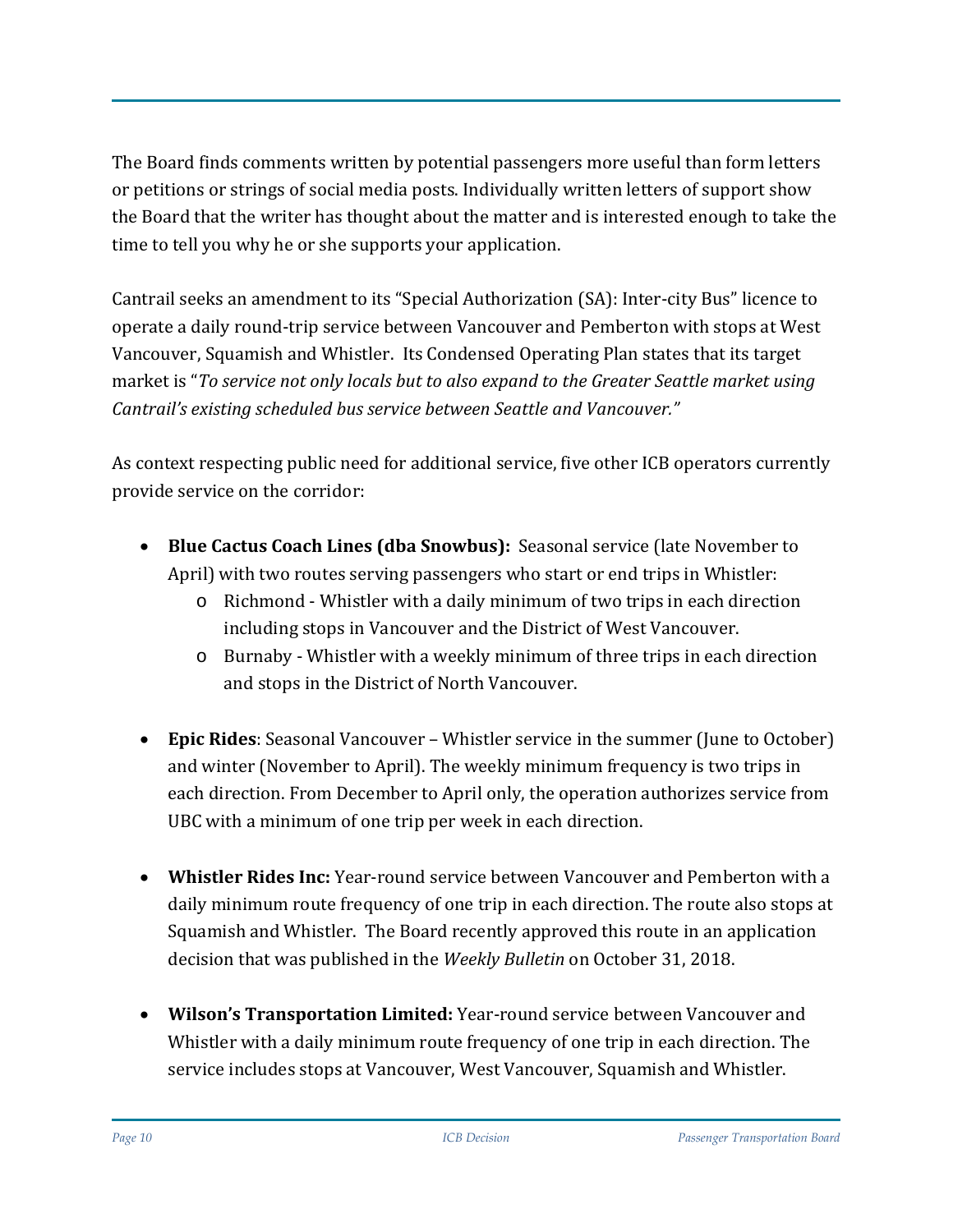The Board recently approved this route in an application decision that was published in the *Weekly Bulletin* on October 31, 2018.

• **Universal Coach Line Ltd. (UCLL):** YVR contract service (Delta – YVR – Whistler) that replaces the Pacific Coach Lines (PCL) in December 2018. Minimum service is 4 daily round trips (YVR-Whistler portion) on a year-round route that includes the Vancouver Hotel Area and the District of Squamish. The Board recently approved this route on an urgent public need basis as part of an application decision that was published in the *Weekly Bulletin* on November 16, 2018.

The panel at the time of reviewing the above ICB applications from Whistler Rides Inc. (WRI 2330-18) and Wilson's Transportation Ltd. ( WTL 3035-18) in light of the services vacated by the Greyhound exit, considered a letter from the mayor of Squamish dated October 4, 2018 that reports that all communities within the Sea to Sky Corridor rely on ICB service as there are few commuter options for residents, and the gap created by the imminent Greyhound exit will adversely affect many residents and commuters. It also considered, at the time, three submissions previously received from local government authorities in response to the application 256-17 by Greyhound Canada that proposed changes to its services on the Sea-to-Sky corridor prior to its current exit on the Sea-to Sky Corridor that expressed concerns about the Greyhound proposal to eliminate route points and reduce service levels. However, at this time, and with the above approvals of WRI and WTL by the panel which confirms two added ICB operators on the corridor the panel felt the consideration of these support letters was unnecessary.

Further, more than 20 licensees with General or Special Authorization, or both, are authorized to operate on the corridor providing limousine, tour, sightseeing, shuttle, and other passenger transportation services.

The applicant has presented general information and statements about the market and tourism growth, population and trends in its application, and in response to submissions. However, the applicant has not provided a clear analysis that links its information and statements with its request to operate the proposed ICB service. It has provided insufficient evidence, details and information from people, government or organizations, whether they are residents or tourists, that would use or promote the proposed service, and the degree to which they would do so.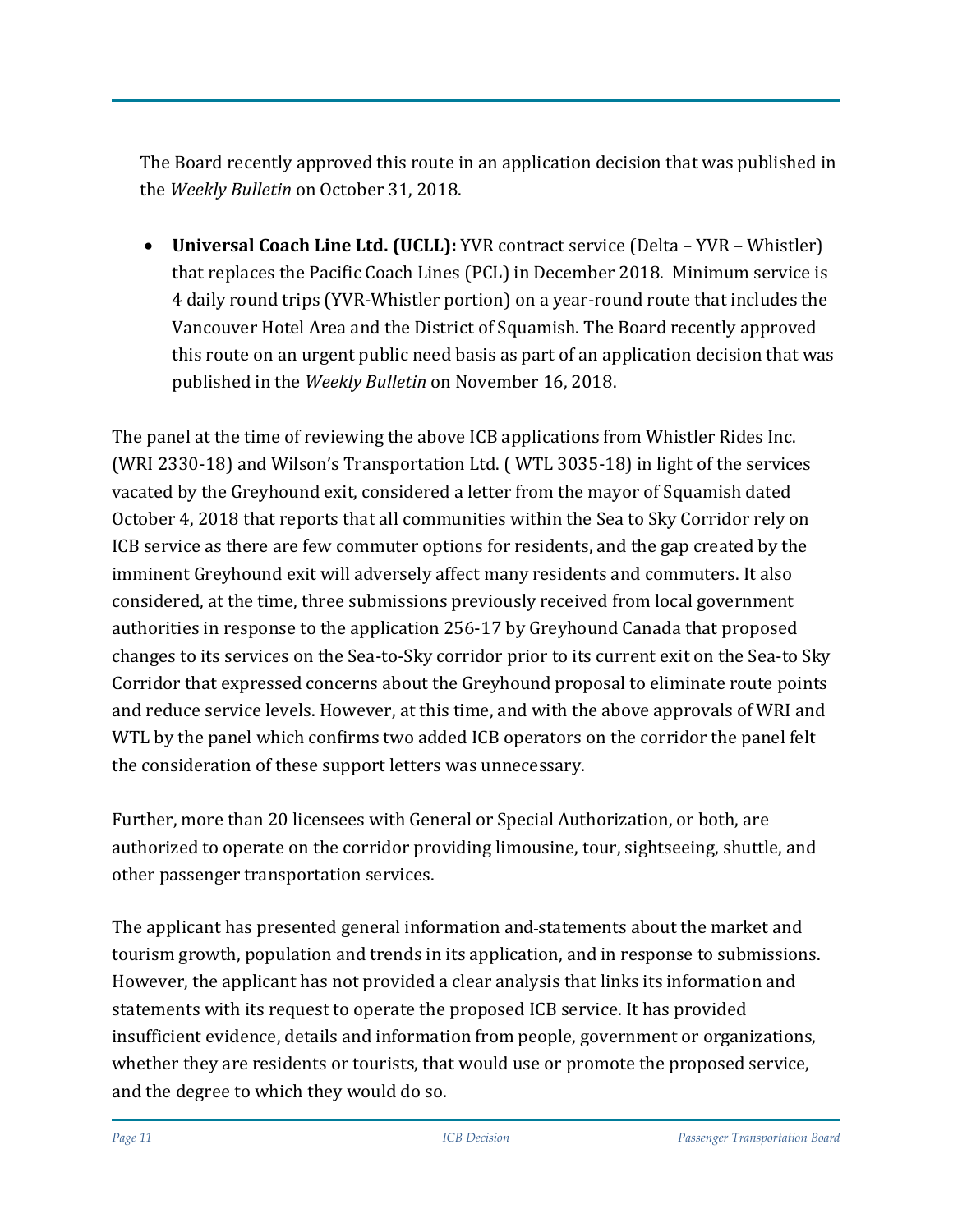More specifically, we note that the information and evidence about the applicant's Seattle-Vancouver operation is insufficient to indicate a level of public need that supports the level of service planned on the corridor.

Further, five providers of different ICB services on the Sea-to-Sky corridor currently have the licensing flexibility to exceed minimum service levels in response to the needs of residents and tourists in the Lower Mainland. Multiple options exist on the corridor to connect ICB passengers with various bus networks and modes of transportation in Metro Vancouver. This is augmented by other licensed passenger transportation services currently operated on the Sea-to-Sky corridor on a regular basis. Overall, we find there is no compelling evidence provided by the applicant to lead us to conclude that the services of licensed operators between Vancouver and Whistler, or between Whistler and Pemberton are not meeting the current public need and that the addition of applicant's proposed ICB service is required on the corridor for public need to be met.

We find that the applicant has not demonstrated a public need for its proposed ICB service.

# *(b) Would the application, if granted, promote sound economic conditions in the passenger transportation business in British Columbia?*

The Board looks at the state of inter-city bus services in the area where the applicant is applying to operate. The Board considers how the service could benefit the market and whether the market has the capacity to absorb additional services. The Board may consider such things as:

- Will the service fill a gap in the market?
- Has an inter-city bus company recently left the market?
- Will the service give the public additional transportation options?
- Has the applicant shown that current service levels are unsatisfactory?
- Does the market place have the capacity to absorb another service?
- Are there inter-city bus providers in the target market area?
- Will the services supplement another non-transportation business?

Without a proven public need for the proposed service, we do not see how approving the Cantrail application would promote sound economic conditions.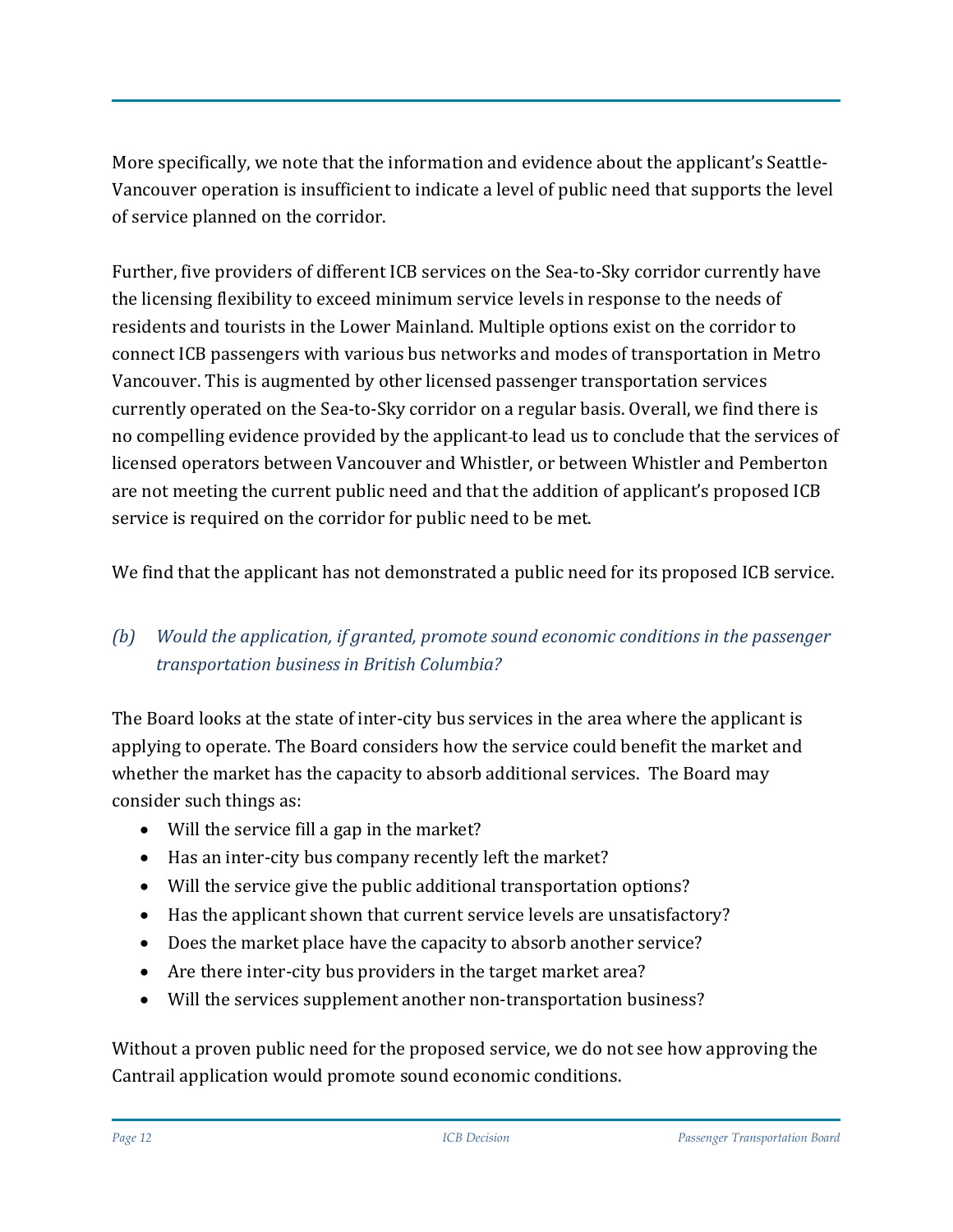Further, we find that, at this juncture, the introduction of another new operator and service may have an unduly negative impact on the establishment and stability of inter-city bus operations on this competitive corridor.

We do not find that approval of this application would promote sound economic conditions in the passenger transportation business in B.C.

# *(c) Is the applicant a fit and proper person to provide that service and is the applicant capable of providing that service?*

The Board reviews the conduct of an applicant and the structure of its operations. Does the applicant seem to understand passenger transportation laws and policies? Is the business set up to follow these laws? Is there something in the applicant's background that shows it disregards the law?

Applicants must show that they have the resources and skills to manage the service that they want to operate. The Board gets much of this information from business plans and financial statements.

Cantrail Coach Lines Ltd. was incorporated on March 10, 1980. The disclosure forms of Unlawful Activity and Bankruptcy indicated no negative concerns about the principal.

Cantrails's National Safety Code (NSC) safety performance rating is satisfactory-unaudited. The applicant signed the Liquor Control and Licencing Act declaration stating, among other things, that it will operate its vehicles in accordance with the Act.

There has not been any information brought to our attention to prove the applicant is not fit and proper.

The applicant included an ICB Condensed Operating Plan that outlines its booking processes; the knowledge and skills of its management team and the hiring, training and development for drivers. The financial information included a Balance Sheet and a Statement of Earnings and Retained Earnings income statements for the year ending December 31, 2017. Also included was a three-year financial projection 2019-2021.